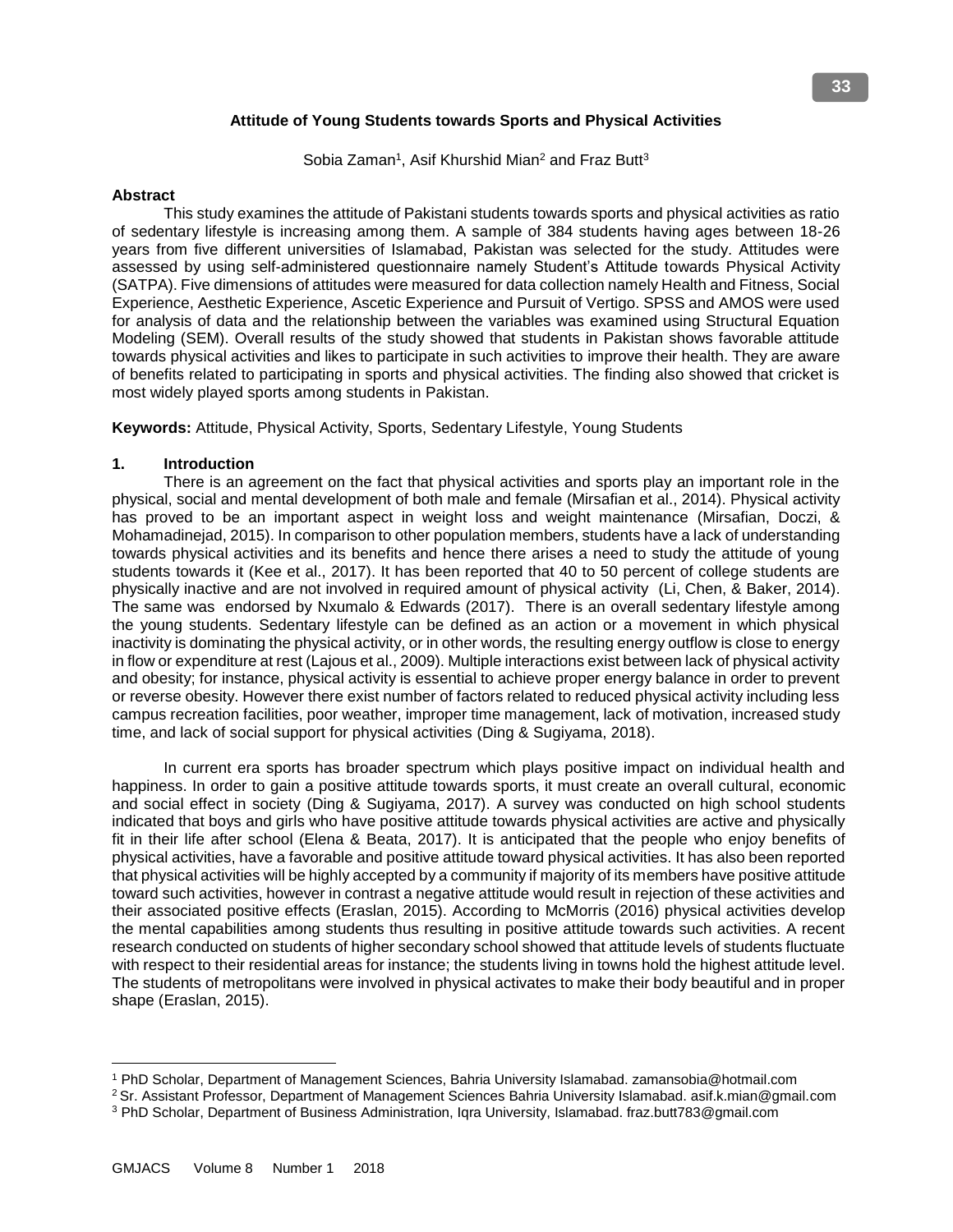Hence, this study is designed to investigate the relationship between students' attitudes and their participation in physical activity. It is also focused to give a general picture of the students' attitude toward physical activity and their participation pattern in physical activity. The aim of this research is also to shed light on factors influencing the behavior of a student to engage in physical activities.

# **2. Literature Review**

 The trend of obesity is increasing in young generation; a recent survey showed that most people become obese before reaching the age of 35. The rate of obesity has increased more than twice since 1980. In 2014, more than 1.9 billion adults, 18 years and older, were overweight across the globe of which over 600 million were obese. 39 percent of adults aged 18 years and over were overweight in 2014, and 13 percent were obese (Eraslan, 2015). It also showed that students of college are more vulnerable to weight gain than the general public (Grasiela, Menezes, Barbosa, Artioli, & Marliere, 2015). Various studies on students' behavior towards exercise advocate that sedentary life style and physical inactivity happens to be an important aspect in weight gain and obesity (Mirsafian, Doczi, & Mohamadinejad, 2015). A research conducted on students eating habits shows that majority of young students use excessive amounts of sugary drinks and beverages and high fat food and consume less than recommended amounts of fruits, fresh vegetables, and calcium. Such findings show that factors such as unhealthy eating habits and sedentary lifestyle are resulting in obesity and weight gain among young students (Goncalves et al., 2014). According to the findings of (Kopczynski & Kellmann, 2014) 40 to 50 percent of college students are seen physically inactive and do not exhibit required level of physical activity and that results in obesity. Physical activity is necessary to maintain sufficient level of energy which is required to prevent obesity.

 In Pakistan, physical inactivity and obesity is becoming a significant health issue which has drawn the attention of researchers over the past few years. Sedentary life style and increasing trend of urbanization in Pakistan are considered the root causes for inactive lifestyle and various illnesses. A study showed that Pakistan carries the highest ratio of people with diabetes in South Asia whereas worldwide Pakistan carries 9<sup>th</sup> position in ranking of obese and inactive lifestyle whereas America tops the list and it arises a need to examine the attitudes of students towards physical activities (Streib and Lauren, 2007). Moreover, more than 22 percent of population in Pakistan over the age of fifteen is considered obese or overweight. Studies also show that one in every four Pakistanis is overweight and according to a list showing the names of world's "fattest countries" Pakistan holds 165<sup>th</sup> position out of 194 countries. Such inactive lifestyle and obesity can also be seen among students where it has dramatically increased over the past two decades due to poor physical activities of the 86450 students in their college life and sedentary life style (Ngandu et al., 2015). Studies have been conducted to find out the ways to reduce obesity for instance; it has been identified that positive attitude towards physical activities and active campus life are strongly associated with weight loss behaviors among students (Linde, Rothman, Baldwin, & Jeffery, 2006). Therefore Patel et al. (2010) emphasized that there exist a strong need to assess the attitude of youth towards physical activities and sports, keeping in view that positive attitude towards sports leads to an active physical life and reduces the level of obesity.

 Multiple studies have been conducted on the nature and characteristics of attitude (Pulur et al 2011). Attitude can be defined as the mental, emotional and behavioral tendencies of people organized with regard to experience, knowledge, emotion and response to a particular situation in a particular time frame (Inceoglu 2010). In this world today, a lot of multidimensional researches have been conducted on the nature and characteristics of attitude (Pulur et al 2011). Some researchers have focused on the significance of attitude lessons in an academic environment (Kangalgil et al. 2006; Gullu and Guclu 2009) whereas some identified personality and behavior are considered as key influencers for playing sports and performing physical activities (Burnett, Allen, & Vella, 2016). Celik (2011) concluded that during college life, physical development is fast as students in this age are strong and energetic and their need for mobility and physical activity is high. Hence at this stage, the physical activities greatly support the physical and behavioral development of students. Moreover, during student life, students develop positive or negative attitudes towards different physical activities (Defina et al., 2014). Negative attitudes of the young students for physical education and fitness classes can decrease effectiveness of the subject and also reduce the commitment with subject. Due to this reason, students' attitude towards physical activities is very important for shaping and attaining aims of the course. Furthermore, in previous studies, it was specified that high school students' attitudes towards physical activity class were shaped in accordance with important features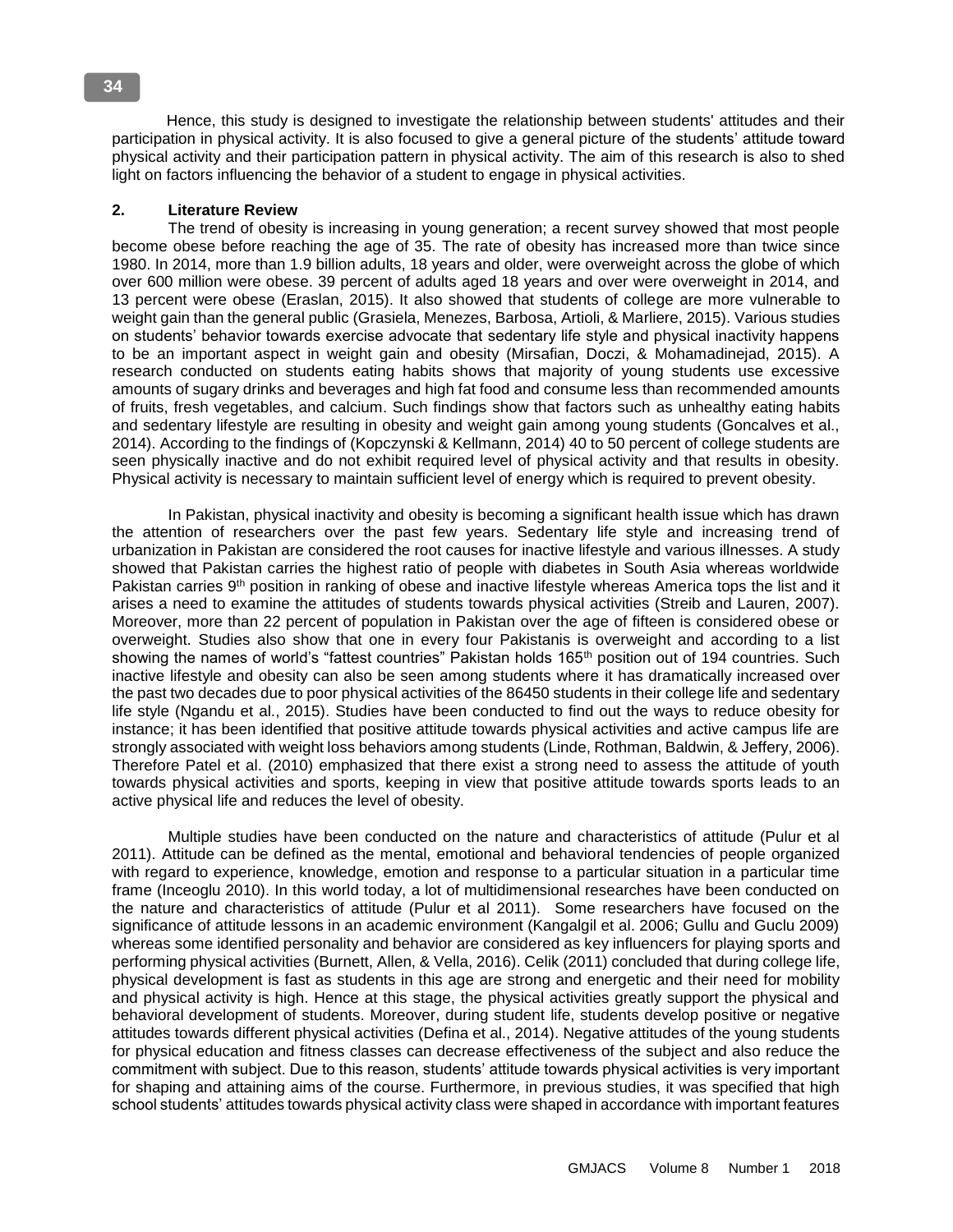like demographics, grades level, sex, and student's cultural factors (Ali et al., 2015). A recent study conducted on young Austrians adults demonstrates that lacking physical activities leads to greater risk of obesity and cardiac disease which ultimately leads to premature death (Burnett et al., 2016). University of Philippines conducted a research on students' sports attitude of those who are active in sports and physical activities and found that they have balanced body weight, responsible behavior and low rate of absenteeism while the students who were not involved in any physical activity showed sedentary life style and were obese showing that sports and health are correlated (Bulaklak, 2014).

 In Oman a study was conducted on 98 students to examine their participation in sports and physical activities. The study concluded that students who are usually active in sports or some other physical exercises show healthy life and favorable attitude towards such activities. It is evident from the study that students who are healthy they show positive and strong attitude toward physical activities. This phenomenon can possibly be described by students in their childhood age when they are seen keenly involved in physical activities for joy, fun and amusement and learning (Ainsworth et al, 2014). Health experts argue that many recent cases of prolonged diseases and obesity are due to lack of physical activities and negative attitude toward such activities. Studies also suggest taking part in physical activities in order to control cardiac diseases, cancer, and diabetes.

 (Omolayo, Olawa, Omole, & Awolowo, 2013) reveals benefits related to health and socializing due to participation in physical activities, such as chances to interconnect with others, enhance self-efficacy, increase health and well-being. Studies have shown that expert physical educators or coaches with professionally high motivation level and positive attitudes toward physical activities helps in understanding of the purposes of the physical activities resulting in players' increased level of fitness (Murcia, Coll & Perez, 2009). Trudeau and (Khan, 2012) in their research on physical activities and academic performance established that engaging in physical activities somewhat increase academic performance, however it was not statistically significant and it furthermore shows that GPA does not affect attitude for physical activities. Students who are naturally motivated and feel the change in their body and health with the game are keen to take part in physical activities irrespective to their GPA (Murcia et al., 2009).

 Society is the most significant social structure in which an individual spends all of his life. A society learns human skills or instigates his beliefs that can help in formation of attitudes and important actions towards physical activities (Drum, Bellovary, Jensen, Moore, & Donath, 2016). As certain by the achievement goal theory which reflects that in an environment of accomplishment, such as society or peers, a person is inspired by obtaining success (Granero Gallegos et al., 2014). A study conducted in China investigated attitudes and personal experiences of 949 students toward four Chinese universities. The model of attitudes consisted of social development and social realization while in the results a positive association was shown by the students and the schoolboys in China (Li, 2014). Likewise, in Poland an academic study was conducted on students to know the attitude of youth of Poland towards sports. The findings validate the assumption that School Sport Clubs affiliates present higher pro-social behavior towards sport as compare to their friends who were not involved in sports. The outcomes supports the significant role of sports for creating positive effects of social and cultural education in schools and colleges (Tomik, Olex-zarychta, & Mynarski, 2012).

 Kalaja et al. (2010) suggests that strong attitude is governed by apparent physical abilities and sports skills shown by players. The behavior a player is highly influenced by the fellow team members and sports coaches. According to the research by WHO, the level of obesity is rising increasingly in Canadian youth because of lack of physical activity and growing trend of sedentary life style however, young boys who are involved in social activities also perform physical activities as compare to their counter parts. (WHO, 2010; Paterson and Warburton, 2010). Another study by Dacey, Kennedy, Polak, and Phillips (2014) supported these findings and examined the youngsters' attitude towards physical activity by examining 58 male and 56 female students using SATPA inventory. The findings showed that the students' attitude towards aesthetic domain was mostly positive for both genders however compared to male students, females were having favorable attitudes towards aesthetic domain. According to another research on students and their attitude towards sports, female students had more positive attitude towards physical activity in case of aesthetic domain as they were more concerned to make their body in shape by performing physical activities (Dacey et al., 2014). Politino and Smith (1989) presented some findings related to gender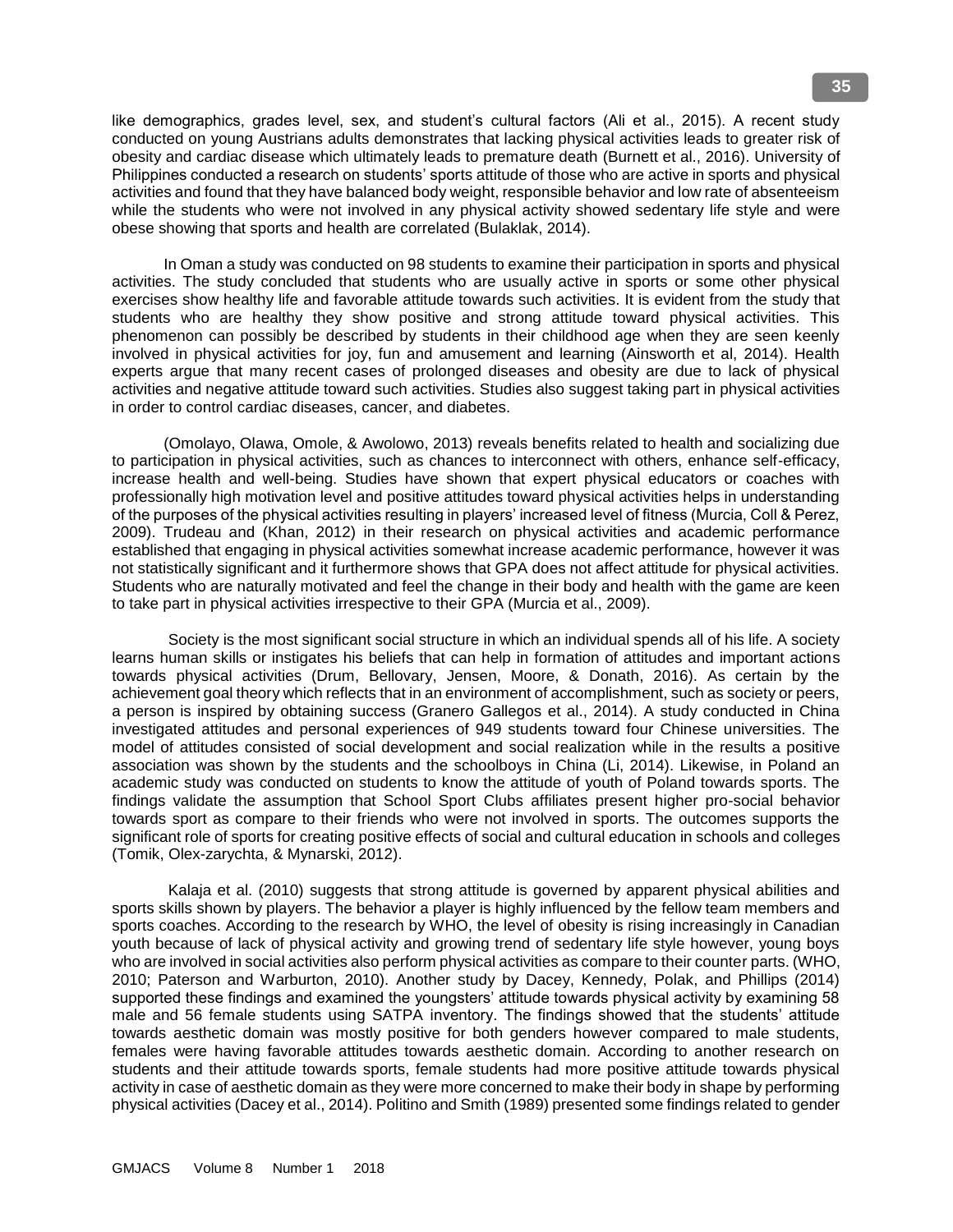difference and attitude towards physical activities where SATPA list was directed to 80 students who were emotionally disturbed and 390 mentally retarded school students. Results showed that more negative attitude for physical activities was shown by emotionally disturbed students than the normal fellows. Furthermore, there was also substantial difference between the normal boys and girls. Similar results were demonstrated by Gullu and Guclu (2009) and (Ekiciet et al. (2011). Most studies employing SATPA list have their focus on high school students as they usually demonstrate positive attitude towards sports and physical activities. Moreover notable differences have been revealed between different sexes with respect to attitudes. In the five subdomains, females were found showing greater scores in aesthetic subdomain while boys showed higher scores in vertigo and health & fitness subdomain. These differences exist due to various reasons for instance, males and females by nature carry unlike instinctive feelings about the meanings of each subdomain. Secondly, they might be coming with stereotypic attitudes in mind when taking part in physical activities (Griflin, 1983 cited in Patterson & Facucette, 1990). A research was conducted in Islamic Republic of Iran with a total of 368 male and female students from Islamic Azad University. The respondents were examined in four different sets measuring six different components of attitude toward physical activities including health and fitness, social aptitude, pursuit of vertigo, aesthetic experience, catharsis, and ascetic experience. Results of study showed that there exist a positive relationship between aesthetic experience of students and physical activity (Nia, Mizany, Sajadi, & Rahimizadeh, 2012). Figure-1 shows the research framework of the study.



**Figure No.1: Research Framework adapted from Salehnia et al. (2011)**

# **3. Methods**

A sample of 384 students aged 18 to 25 years from five Pakistani universities in Islamabad took part in the study. Out of 384 participants, 262 i.e. 68 percent were male students and 122 i.e. 32 percent were females with a response rate was 76 percent. Universities were randomly selected from Islamabad, the capital city of Pakistan. All the universities selected had similar sports facilities and academic structure. The demographic characteristics of the students were almost same for all respondents and were measured through 7 items. A formal letter was written to universities under study to get an approval to conduct the study. All participants gave consent to participate in the study and they were informed that it is an academic research and they were free to withdraw at any time. Each participant took ten minutes to complete the questionnaire. Questionnaire namely the revised Students Attitude toward Physical Activity (SATPA) was used to get the responses from the students. The instrument was principally developed and used by Schutz et al. (1995) and used to measure attitude of students toward Physical activity. Its use is also recommended by Salis et al. (1996) to assess the student participation in sports physical activity. Cronbach Alpha obtained was calculated and ranged from 0.80 to 0.90. SATPA instrument was also used and appreciated by (Gullu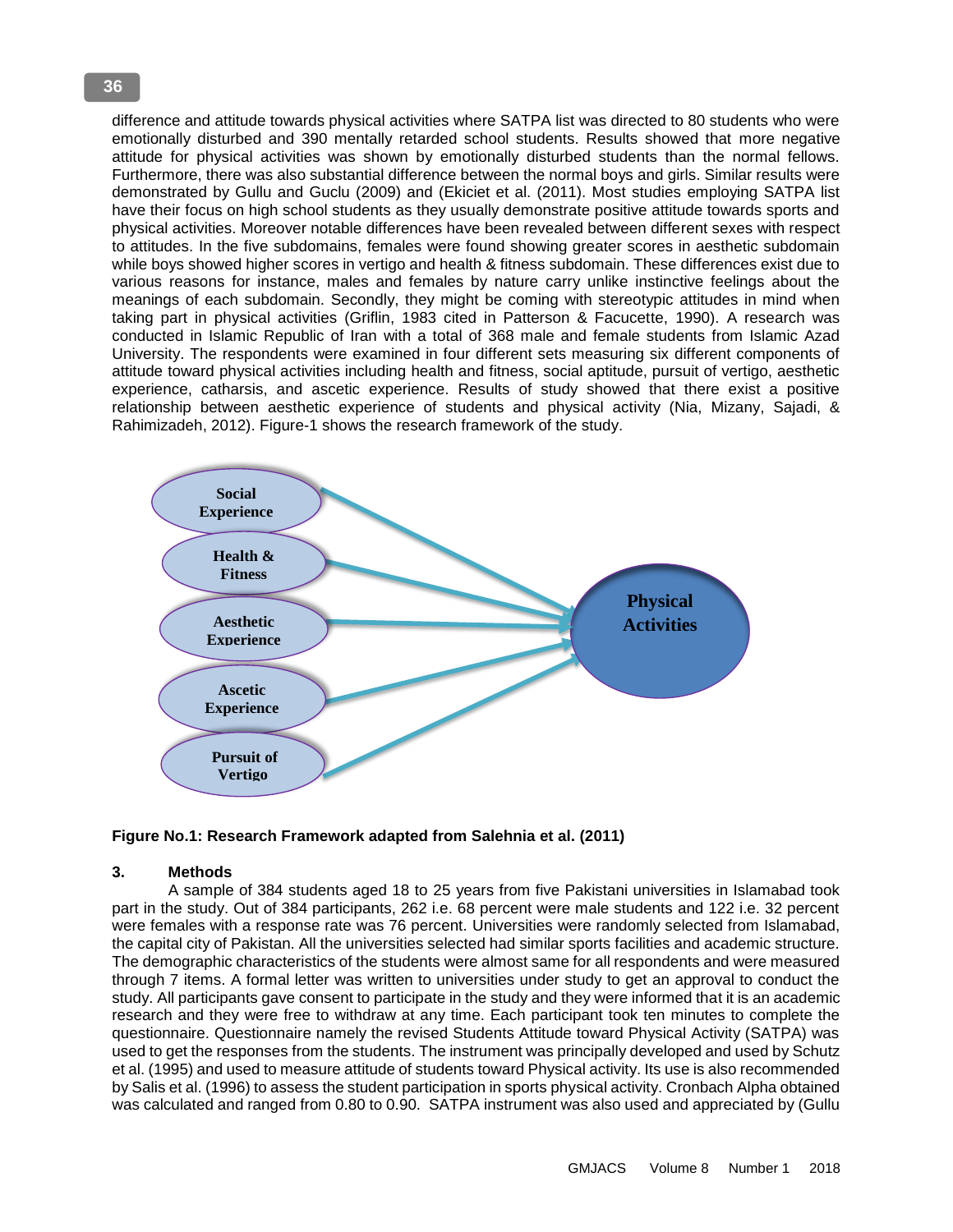and Guclu 2009; Ekiciet al, 2011, Eraslan, 2015). The data was collected using constructed items and then imputed for missing values. A multistep procedure was adopted to conduct analysis including reliability analysis and Confirmatory Factor Analysis (CFA) of all constructs using Structural Equation Modeling. The impact of independent variables towards physical activities was assessed using Structural Equation Modeling (SEM) and the conceptual framework was found relevant in revealing the impact of predictor variables on the dependent variable. For analysis of data and descriptive statistics, SPSS version 22 was used and various tests were conducted.



**Figure No.2: Model showing relationships among the variables.**

 AMOS version 18 has been used to run SEM recommended by Hair Jr. et al., (2010) for estimation of latent relationships, variance, covariance and analysis of confirmatory factors to tests the derived hypothesis. It is one of the main tools used in academic research and helps find causal relationship between variables.

# **4. Data Analysis**

 Factor wise reliability of the variables was assessed and was found to be 0.86 for health and fitness 0.87 for social experience, 0.83 for aesthetic experience, and 0.73 for ascetic experience, 0.87 for physical activity and 0.66 for the factor Pursuit of vertigo (Table 1). The model contains five independent and one dependent variable at initial stage but after SEM is applied, few questions and constructs were changed as these constructs did not yield the required factor loading of 0.40 as suggested by Haier et al. (2007). The overall model shows that physical activity is effected by five exogenous variables including Health and Fitness (H&F), Social Experience (SE), Aesthetic Experience (AEE), Ascetic Experience (ASE) and Pursuit of vertigo (PV) represented by a single headed arrow from the endogenous variable to the exogenous variables. It showed the linear dependency of one variable on the other. Ellipses show the latent variables which are measured by the observed variables in the model boxes. Every latent variable is measured by a number of observed variables or indicators. At the end of every indicator an error term is shown, accounting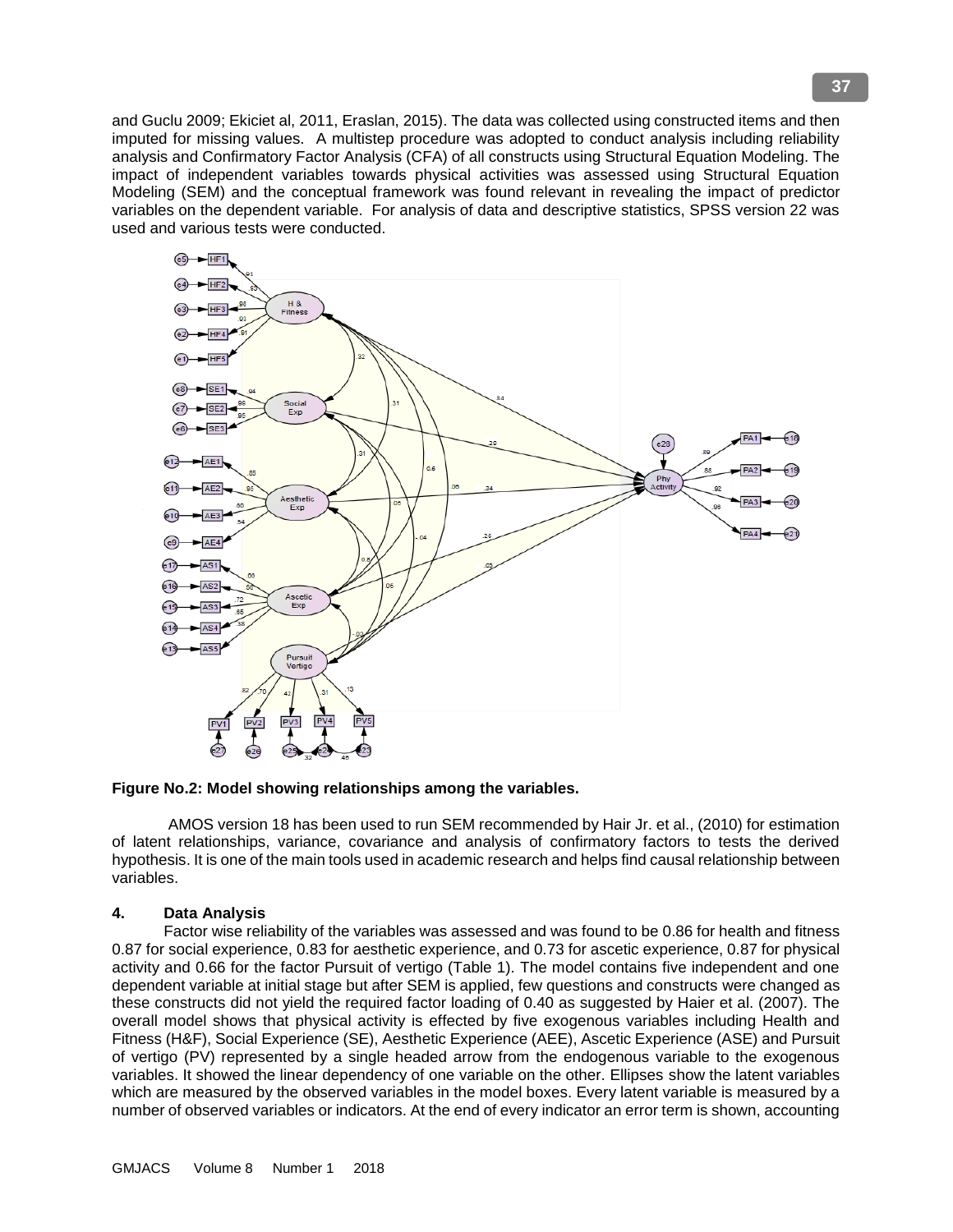for various influences not accounted in the said model. Physical Activity variable is also linked with an error term. In the model the bowed or curved like arrows denote the bidirectional correlation in variables. This collectively makes the structural model or the path diagram. All five variables are correlated with one another.

 SEM generates the values indicated above the one headed arrow (Figure-2). The threshold value should be above 0.5.when SEM was applied two of the constructs showed some item values below the required value of 0.5 hence these items were removed to make the model better fit and run again.

| Table No. 1. Occulent of Chompach Alpha |              |                          |  |  |  |  |
|-----------------------------------------|--------------|--------------------------|--|--|--|--|
| <b>Variables</b>                        | No. of Items | <b>Alpha Reliability</b> |  |  |  |  |
| Health & Fitness                        |              | 0.86                     |  |  |  |  |
| Social Experience                       |              | 0.87                     |  |  |  |  |
| Aesthetic Experience                    |              | 0.83                     |  |  |  |  |
| <b>Ascetic Experience</b>               | 5            | 0.73                     |  |  |  |  |
| Pursuit of Vertigo                      | 5            | 0.66                     |  |  |  |  |
| <b>Physical Activity</b>                |              | 0.87                     |  |  |  |  |

**Table No. 1: Coefficient of Cronbach Alpha** 

 In the model, correlation of the variables is represented by double headed arrow. The normal range lies within 0.3-0.9. The correlation of the variables lies in the acceptable range and indicates fitness of the model (Table-2). This research reports three categories of fit indices to show overall fitness of the model as encouraged by Jalees & Derun (2013).

| <b>Absolute</b> |                            |                          | <b>Parsimonious</b> |                            |                          | <b>Relative</b> |                            |                          |
|-----------------|----------------------------|--------------------------|---------------------|----------------------------|--------------------------|-----------------|----------------------------|--------------------------|
| <b>Test</b>     | <b>Prescribed</b><br>Value | <b>Obtained</b><br>Value | <b>Test</b>         | <b>Prescribed</b><br>Value | <b>Obtained</b><br>Value | Test            | <b>Prescribed</b><br>Value | <b>Obtained</b><br>Value |
| <b>CMIN/DF</b>  | <2                         | 1.423                    | <b>PNCFI</b>        | >0.5                       | 0.84                     | CFI             | >0.90                      | 0.98                     |
| <b>P</b> Value  | <0.5                       | 000                      | <b>PCFI</b>         | >0.5                       | 0.84                     | TLI             | >0.90                      | 0.980                    |
| <b>RMSEA</b>    | < 0.10                     | 0.037                    |                     |                            |                          | <b>NFI</b>      | >0.90                      | 0.983                    |
|                 |                            |                          |                     |                            |                          | IFI             | >0.90                      | 0.980                    |

# **Table No. 2: Measure of Fitness**

# **4.1 Relationship of Variables**

 SEM is an important tool used in academic research to measure casual association among variables (Kline, 2005). The purpose of SEM is to analyze latent relationship but it is also used to estimate variance, covariance, hypothesis testing and confirmatory factor analysis (Canfield, 2012). Figure-1 depicts the causal relationship represented by single headed arrow. The values above the arrow reflect the standardized regression coefficients connecting the independent variable to dependent variable. It shows the amount of change in dependent variable due to a single standard deviation unit change in independent variable. The result suggests that:

- 1. When there is 1.0 standard deviation increase in social experience, the dependent variable physical activity (PA) increases by 0.6 standard deviations.
- 2. For 1.0 standard deviation change in pursuit of vertigo there is a decrease of 0.1in dependent variable physical activity.
- 3. For 1.0 standard deviation change in aesthetic experience there is an increase of physical activity by 0.53 standard deviation.
- 4. If there is 1.0 standard deviation increase in ascetic experience, physical activity increases by 0.3 S.D.
- 5. For 1.0 standard deviation increase in health and fitness, physical activity increases by 0.22 standard deviations.

**38**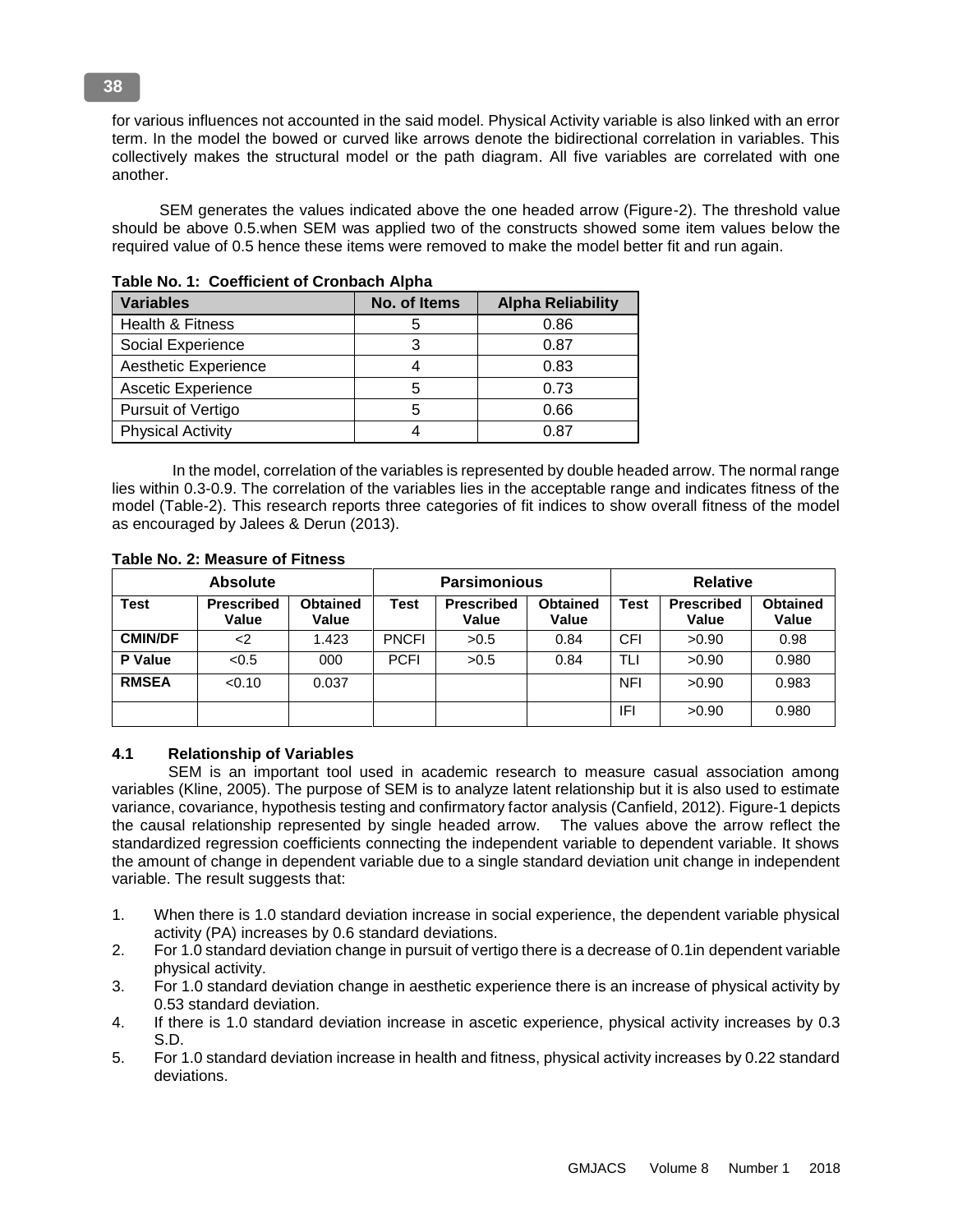# **4.2 Hypothesis Testing**

 Based on theory, five hypotheses were developed to test the relationship of dependent variable with the independent variables. These were tested against a significant level of 5 percent denoted as α. Null hypothesis were accepted when *p-value* was equal to or less than α. Following null hypothesis were developed to test the relationship of variables under study.

**H1:** There exist a positive relationship between health & fitness and physical activity.

The result of Structural Equation Modeling showed that β weights 0.34 which is above the threshold value of 0.25; hence a hypothesis is accepted. This proves that social experience has a significant effect on physical activity.

**H2:** There exist a positive relationship between social experience and physical activity.

In this case a β weight is 0.29 higher than threshold value of 0.25, proving that social experience has an impact on physical activity.

**H3:** There exist a positive relationship between aesthetic experience and physical activity.

The obtained *β* value 0.34 is greater than 0.25, hence it can be said that aesthetic experience has a positive significant effect on physical activity and hypothesis is accepted.

**H4:** There exist a positive relationship between ascetic experience and physical activity.

The obtained *β* value 0.26 is higher than 0.25, hence it proves that aesthetic experience has positive significant effect on physical activity.

**H5:** There exist a positive relationship between pursuit of vertigo and physical activity.

The obtained *β* value is 0.03 which is lower than 0.25, hence hypothesis is rejected. In this case it can be inferred that pursuit of vertigo does not have significant impact on the physical Activity.

| <b>Activity</b> |                          |                  |                |                      |                           |  |
|-----------------|--------------------------|------------------|----------------|----------------------|---------------------------|--|
|                 | <b>Activities/Sports</b> | <b>Frequency</b> | <b>Percent</b> | <b>Valid Percent</b> | <b>Cumulative Percent</b> |  |
| Valid           | No Activity              | 82               | 21.4           | 21.4                 | 21.4                      |  |
|                 | <b>Badminton</b>         | 57               | 14.8           | 14.8                 | 36.2                      |  |
|                 | Cricket                  | 139              | 36.2           | 36.2                 | 72.4                      |  |
|                 | <b>Basket ball</b>       | 14               | 3.6            | 3.6                  | 76.0                      |  |
|                 | Football                 | 54               | 14.1           | 14.1                 | 90.1                      |  |
|                 | Tennis                   | 17               | 4.4            | 4.4                  | 94.5                      |  |
|                 | Snooker                  | 5                | 1.3            | 1.3                  | 95.8                      |  |
|                 | Gym / Body Building      | 16               | 4.2            | 4.2                  | 100.0                     |  |
|                 | Total                    | 384              | 100.0          | 100.0                |                           |  |

# **Table No.3: Participation Pattern of Students**

 Out of total 384 students, the analysis shows that 36 percent students were interested in playing cricket while 14.8 and 14.1 percent were playing badminton and tennis respectively. Compared to males, females were less involved in physical activities as 69 percent of male students while 39 percent of female students were into physical activities. The results of this research are quite similar with previous researches. According to the *Table-4,* highest percentages of students perform physical activities for less than an hour a day. Whereas more than 20 percent of the participants are those who are not involve in any sort of physical activity during the whole day.

|  | <b>Table No.4: Time Allocated to Physical Activities</b> |  |  |
|--|----------------------------------------------------------|--|--|
|--|----------------------------------------------------------|--|--|

| Time            |                       |                  |                |                      |                           |  |
|-----------------|-----------------------|------------------|----------------|----------------------|---------------------------|--|
| <b>Duration</b> |                       | <b>Frequency</b> | <b>Percent</b> | <b>Valid Percent</b> | <b>Cumulative Percent</b> |  |
| Valid           | Less than 1 hour      | 159              | 41.4           | 41.4                 | 41.4                      |  |
|                 | 1 or more than 1 hour | 124              | 32.3           | 32.3                 | 73.7                      |  |
|                 | 2 or more hours       | 19               | 4.9            | 4.9                  | 78.6                      |  |
|                 | No time for activity  | 82               | 21.4           | 21.4                 | 100.0                     |  |
|                 | Total                 | 384              | 100.0          | 100.0                |                           |  |

 The results demonstrates that around 41 percent of students are involved in physical activities for less than one hour regularly while around 32 percent spend one or more than one hour in playing sports or performing some other physical activity every day. This demonstrates a positive attitude towards physical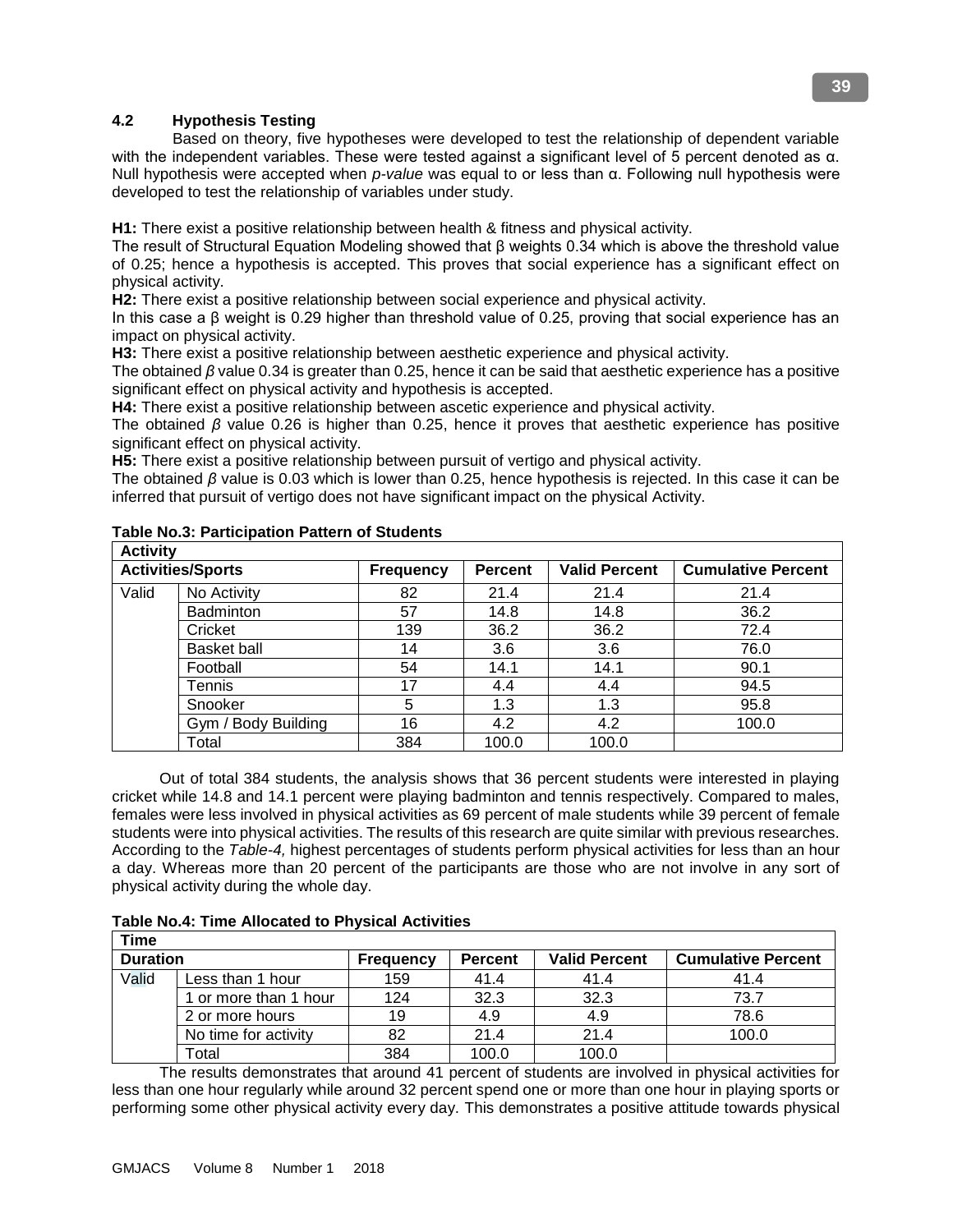activities on an average. These results are quite similar to that of Salehnia et al. (2011) and Fung Tsz Kin (1997).

# **5. Discussion and Conclusion**

 This section attempts to answer the broader question mentioned in the proposed hypothesis such as what is the attitude of students towards physical activities on the basis of variables and subdomains identified and its effect was examined on physical activities of students. Based on analysis, students in general showed a favorable attitude toward physical activity. The results corroborates with the study Tsang & Chan (1993) using local student as respondents. Health and fitness was ranked highest by them, followed by aesthetic which showed that students in Pakistan are aware of the benefits of physical exercise but their participation level is low as compare to many western countries. Students scored the vertigo domain comparatively low based on various reasons. The study concluded that social experience has a strong positive relationship with physical activities, showing that social mobility greatly influences the pattern and trend of his physical activities. Similarly the aesthetic experience and ascetic experience also influence physical activities in the same manner and the results were similar with that of Salehnia et al (2011) and Fung Tsz Kin (1997). There are numerous reasons which can influence the participation of students in physical activity, for instance, attitude of parents about physical activities may affect their children as risky sports are discouraged in Pakistan. Likewise, past experiences of students regarding some risky sports or injury, increasing burden of study on the students at university level, lack of the provision of sport facilities and resources are all those reasons that may affect students' attitude towards physical activities. It is suggested that institutions should create awareness related to health problems due to sedentary lifestyle and promote physical activities among students. Furthermore suitable amount of resources and opportunities must be provided to the students for the sports and physical activities.

#### **6. Areas for Further Studies**

 In this study all the data is self-reported and is very difficult to verify hence there is no inquiry into the authenticity of the data. It is assumed that the subjects have given bonafide responses. The respondents in the study are undergraduate, graduate and post graduate level with most of them within 20 t0 28 years old. Thus, the results of the study may be too age-specific and be hard to apply to other age groups. Such limitations of the study provide areas for further studies such as, the difference in students' attitude toward physical activity can be examined better if a large random sampling is used. It is also suggested that attitude of students should be measured based on their profile by adding more demographic questions to the scale and analyzing it from a new perspective. Further studies are also needed to find the factors which contribute to the local students' participation in physical activity. Besides, social and electronic media creates great impact on the minds of young generation. Research needs to be conducted on the role and impact of media on attitudes of youth towards sports.

#### **References**

- Ainsworth, B., Cahalin, L., Buman, M., & Ross, R. (2014). Science Direct the Current State of Physical Activity Assessment Tools. *Progress in Cardiovascular Diseases*, *57*(4), 387–395.
- Ali, M., Yusuf, H. I., Stahmer, J., & Rahlenbeck, S. I. (2015). Cardiovascular risk factors and physical activity among university students in somaliland. Journal of community health, 40(2), 326-330.
- Bulaklak, E. M., & Pilobello, B. I. (2014). Observed Classroom Practices and Academic Behavior in Physical Education 1 of Freshman Psychology and Education Students, *1*(5), 144–148.
- Burnett, C. M., Allen, M. S., & Vella, S. A. (2016). Personality and sedentary behaviour in Australian adults. *International Journal of Sport and Exercise Psychology*, *0*(0), 1–6.
- Canfield, J. A. (2012). Models of physical activity and sedentary behavior. *ProQuest Dissertations and Theses*, 1–159. https://doi.org/10.1177/019263653902308220
- Celik Z, Pulur A 2011. Secondary school students' atti- tudes of physical education and sport. YYU Journal of Education Faculty, Special Issue: 115-121.
- Dacey, M. L., Kennedy, M. A., Polak, R., & Phillips, E. M. (2014). a systematic review, *1*(4).
- Defina, L. F., Haskell, W. L., Willis, B. L., Barlow, C. E., Finley, C. E., Levine, B. D., … Clinic, C. (2014). ScienceDirect Physical Activity Versus Cardiorespiratory Fitness : Two ( Partly ) Distinct Components of Cardiovascular Health , *Progress in Cardiovascular Diseases*, *57*(4), 324–329.
- Ding, J., & Sugiyama, Y. (2017). Exploring Influences of Sport Experiences on Social Skills in Physical Education Classes in College Students. Advances in Physical Education , 7 , 248-259.
- Ding, J., & Sugiyama, Y. (2018). Examining Relationships between the Cognitive Aspect of College Students' Attitudes toward Physical Education and Their Social Skills in Physical Education Classes. *Advances in Physical*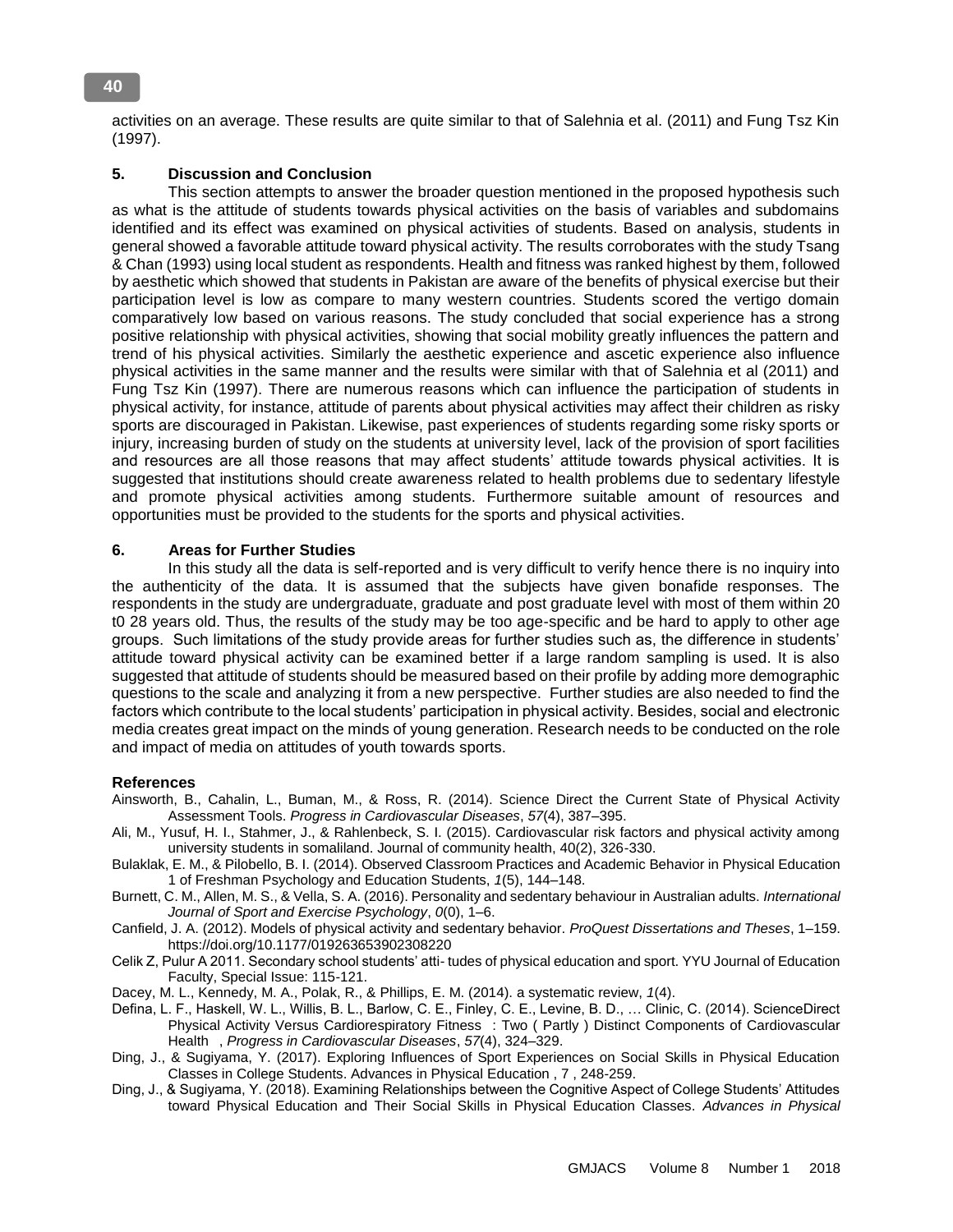*Education*, *8*(1), 20–30.

- Drum, S. N., Bellovary, B., Jensen, R., Moore, M., & Donath, L. (2016). Perceived demands and post-exercise physical dysfunction in CrossFit® compared to an ACSM based training session. Journal of Sports Medicine and Physical Fitness, http://www.minervamedica.it/en/journals/sports-med-physical-fitness/ article.php?cod=R40Y9999N00A16021203.
- Eraslan, M. (2015). An Analysis of Secondary School Students ' Attitudes towards Physical Education Course According to Some Variables, *19*(1), 23–29.
- Fung, T. K. (1997). The relationship between students' participation level and attitude toward physical activity. 香港大 學學位論文, 1-0.
- Grasiela, E., Menezes, M. De, Barbosa, F., Artioli, A., & Marliere, A. (2015). A longer time of exposure to antiretroviral therapy improves selenium levels. *Clinical Nutrition*, *34* (2), 248–251. https://doi.org/10.1016/j.clnu.2014.03.012
- Gullu M, Guclu M (2009). Developing of attitude scale of physical education lesson for secondary education students. Nigde University Journal of Physical Education and Sport Sciences, 3(2) 138-151.
- Hair,JR.F.J., Black, C. W., Babin, J. B., and Anderson, E.R., (2009), Multivariate data analysis, seventh edition

Inceoglu, M (2010). Attitude Perception Communication. Istanbul: Beykent University Publishing

- Kangalgil M, Hunuk D, Demirhan G 2006. Comparison of elementary school, high school and university students' attitudes toward physical education and sport . Hacettepe Journal of Sport Sciences, 17(2): 48-57.
- Kee, Y. H., Wang, C. K. J., Chen, M. H., & Arjunan, S. P. (2017). Physical inactivity and activity patterns among Taiwanese secondary students. *International Journal of Sport and Exercise Psychology*, *0*(0), 1–13. https://doi.org/10.1080/1612197X.2017.1292300
- Kline, R.B., (2005), Principles and Practice of Structural Equation Modeling (2nd Edition ed.). New York: The Guilford Press.
- Kopczynski, S., & Kellmann, M. (2014). Attitudes Towards Physical Activity and Exercise Participation a Comparison of Healthy-Weight and Obese Adolescents, (April), 139–143. https://doi.org/10.5960/dzsm.2014.113
- Lajous M, Chavarro J, Peterson KE, Hernández-Prado B, Cruz-Valdéz A, Hernández-Avila M, Lazcano-Ponce E (2009). Screen time and adiposity in adolescents in Mexico. Public Health Nutr. 12(10): 1938-1945
- Li, F., Chen, J. & Baker, M. (2014). University students' attitudes toward physical education. Journal of Teaching in Physical Education, 33, 186-212.
- Linde, J. A., Rothman, A. J., Baldwin, A. S., & Jeffery, R. W. (2006). The impact of self-efficacy on behavior change and weight change among overweight participants in a weight loss trial. Health Psychology, 25(3), 282.
- McMorris, T. (2016). Physical activity and cognition in children and adolescents. *International Journal of Sport and Exercise Psychology*, *0*(0), 1–3. https://doi.org/10.1080/1612197X.2016.1223788
- Mirsafian, H., Doczi, T., & Mohamadinejad, A. (2014). Attitude of Iranian Female University Students to Sport and Exercise. *Iranian Studies*, *47*(6), 951–966. https://doi.org/http://dx.doi.org/10.1080/00210862.2013.823790
- Murcia, J. M., Coll, D., & Pérez, L. R. (2009). Self-determined motivation and physical education importance. Human Movement, 10(1), 5-11.
- Ngandu, T., Lehtisalo, J., Solomon, A., Levälahti, E., Ahtiluoto, S., Antikainen, R., Jula, A. (2015). Articles A 2 year multidomain intervention of diet , exercise , cognitive training , and vascular risk monitoring versus control to prevent cognitive decline in at-risk elderly people ( FINGER ): a randomised controlled trial, 2255–2263. https://doi.org/10.1016/S0140-6736(15)60461-5
- Nia, B. S., Mizany, M., Sajadi, S. N., & Rahimizadeh, M. (2012). A comparison between attitudes of active and inactive students toward sport and physical activities. *Procedia - Social and Behavioral Sciences*, *31*, 61–65. https://doi.org/10.1016/j.sbspro.2011.12.017
- Omolayo, B. O., Olawa, D. B., & Omole, O. C. (2013). Attitude of University undergraduate students towards physical activity and fitness exercise in Ekit: State, Nigeria. Asian Journal of social sciences and humanities, 2(3), 230- 237.
- Patel A, Bernstein L, Deka A, et al. 2010. Leisure time apent sitting in relation to total mortality in a prospective cohort of US adults. American Journal of Epidemiology kwq155.
- Patterson, P. & Faucette, N. (1990). Attitudes toward physical activity offourth and fifth grade boys and girls. ResearchJiarter1v for Exercise anSorLL 415-418.
- Politino, V., & Smith, S. L. (1989). Attitude toward physical activity and self-concept of emotionally distributed and normal children. Adapted Pysica1 Activity Ouarterly. 6. 371- 378
- Salehnia, B., Mizany, M., Nasrollah, S., & Rahimizadeh, M. (2012). Social and A comparison between attitudes of active and inactive students toward sport and physical activities, *31*, 61–65. https://doi.org/10.1016/j.sbspro.2011.12.017
- Sallis, J. F., Strikmiller, P. K., Harsha, D. W., Feldman, H. A., Ehlinger, S., Stone, E. J & Woods, S. (1996). Validation of interviewer-and self-administered physical activity checklists for fifth grade students. Medicine and science in sports and exercise, 28(7), 840-851.
- Streib, L. (2007). World's fattest countries. Forbes [http://www. forbes. com/2007/02/07/worlds-fattest-countriesforbeslife-cx\_ls\_0208worldfat. html].
- Tomik, R., Olex-zarychta, D., & Mynarski, W. (2012). Social values of sport participation and their significance for youth